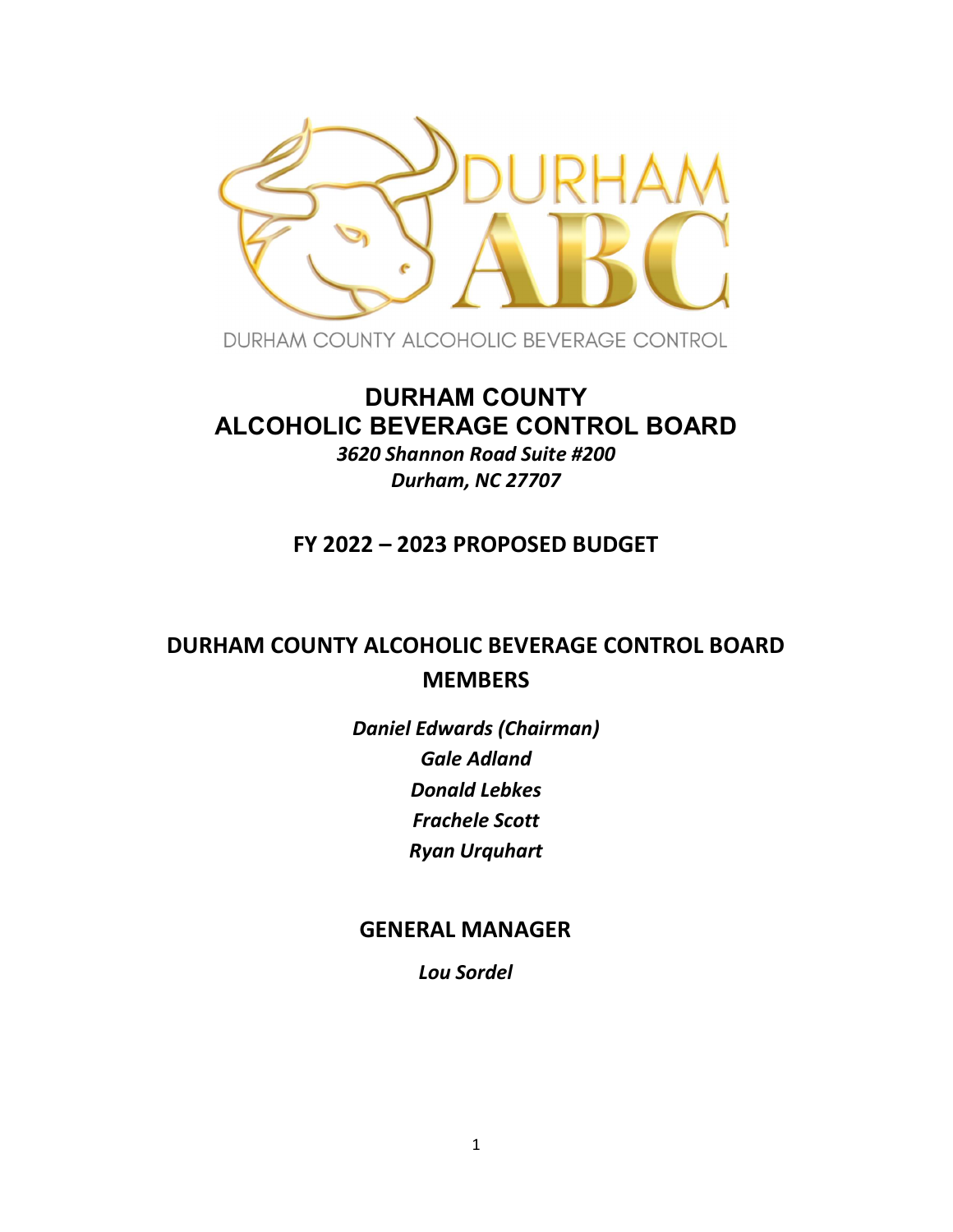## Durham County Alcoholic Beverage Control Board

Lou Sordel General Manager

May 17, 2022

Dear Durham County Residents:

I consider it a privilege to present you the Durham County Alcoholic Beverage Control Budget for the fiscal year beginning July 1, 2022 and ending June 30, 2023 (FY 22-23). This budget has been prepared in accordance with North Carolina General Statute §18B-702. It is balanced and identifies all revenue and expenditure estimates for the upcoming fiscal year.

The following Budget is the comprehensive spending plan for the Durham County ABC Board for the Fiscal Year 2022-2023. In compliance with ABC system legislation in North Carolina, this budget document has been formally issued directly to citizens. The Board of Durham County ABC welcomes the opportunity to discuss this budget plan with you.

Budget preparation and implementation are critical to any organization. This process is not only for estimating revenues and expenses, but also for prioritizing the needs of Durham County ABC so that we can continue our mission to effectively control the sale of alcoholic beverages while maximizing the financial contribution that we make to the community through distributions to the County and City of Durham and through funding grant programs that provide alcohol abuse education and prevention. This budget accomplishes these goals. Durham County ABC will continue to provide the high-quality customer service that has distinguished the organization for many years.

### Highlights of the FY 2022-2023 Budget

#### Revenue and Other Income

The budget projects revenue from liquor sales and other receipts to be \$61,430,500 for FY2023. These projections are based on expected sales increases which reflect both current trends and strategic planning.

### Facility Improvements/Purchases

To grow and to meet new demands of a growing population and new consumer shopping habits successful organizations must change and adapt. The DCABC Board is constructing building number four (4), new retail store, which will be paid for using working capital. We will continue to make various facility and technology improvements that will enhance the shopping experience for our customers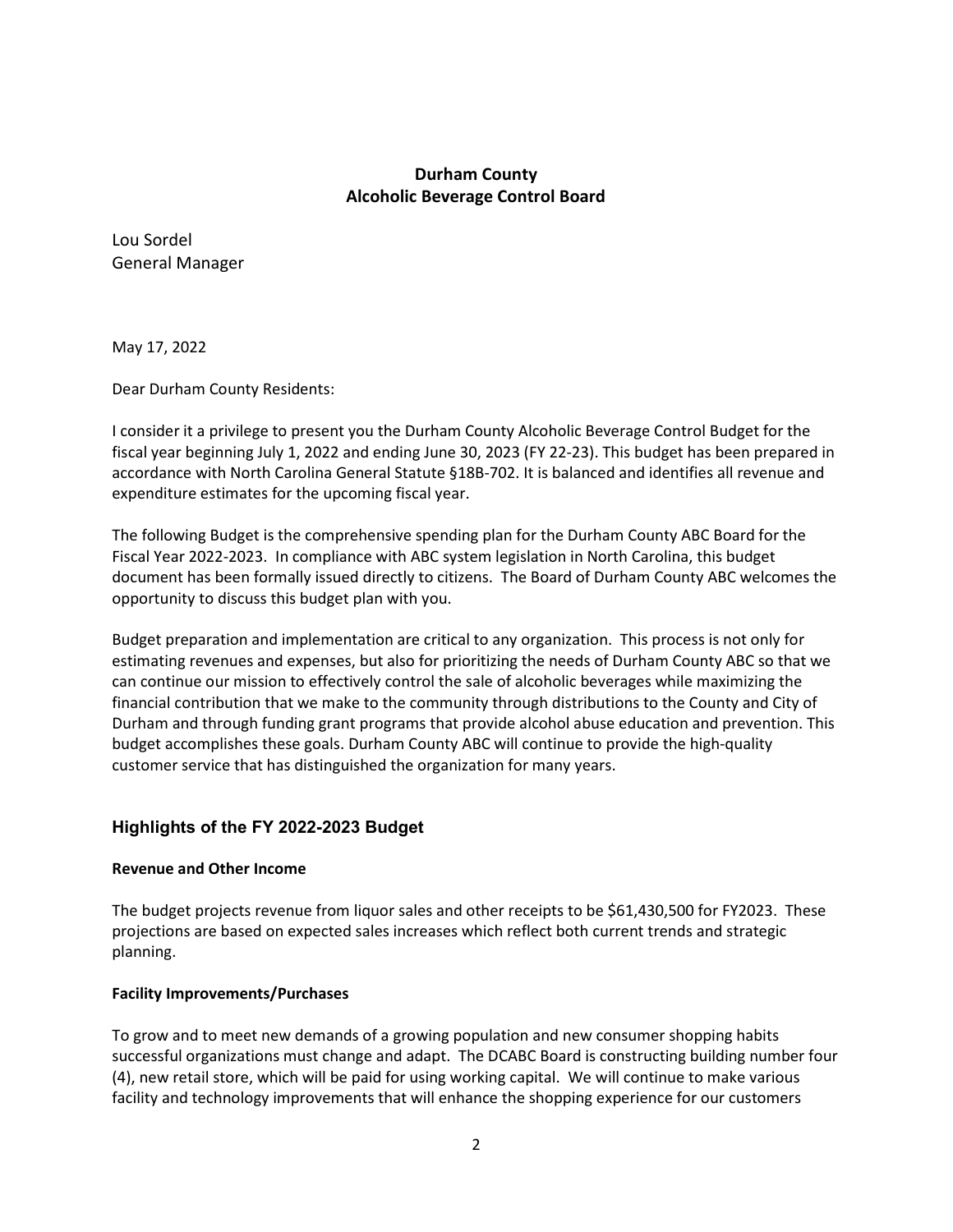including the ability to order products online and integrate the special order process into our Point of Sale system. Effective July 1, 2022, ABC Boards will be required to provide delivery service to mixed beverage customers. This change to the ABC system is one component of House Bill 890 which passed in 2021. The budgeted investments for the new building are \$2,000,000. Total budgeted amount for improvements and fulfilling the deadline for the new House Bill 890 are \$230,600.

#### Compensation Plan

Durham County ABC's most valuable asset are our employees. Including within this budget is 6% flat amount increase. This increase will get our Board to a competitive level setting spot in a very competitive job market. Salaries and wages are budgeted at \$3,735,000.

#### Profit Distributions

Durham County ABC Board returns a large percentage of its profits to the citizens of Durham County. Distributions to Durham County are budgeted at \$3,780,000. Durham County ABC Board has budgeted \$2,500,000 for distribution to the general fund of Durham County and \$278,000 to the general fund of the City of Durham. Budgeted amounts are statutory requirements based on specific percentages of our profits plus an additional 60%.

Distributions are paid quarterly. At the end of each fiscal year the Durham County ABC Board determines the actual amount of contribution that can be made, often exceeding the statutory requirements. This year, with budgeted amounts exceeding the statutory requirements, adjustments could be made downward if business performance does not meet expectations. The final contribution decision is based on statutory requirements plus how much funding is available over the anticipated operating and strategic needs funding that will enable Durham ABC to continue to thrive over the long term.

Distributions for Law Enforcement are budgeted at \$622,000.

North Carolina Alcoholic Beverage Control statutes require that Durham County ABC distribute specific percentages of its profits to the general funds of the County and the City of Durham and for alcohol education in the community. The Board considers these distributions that will be used locally for the public good to be an important part of its mission. Durham County ABC Board is budgeting distributions for non-profit organizations 18B805(h) at \$380,000..

### Major Projection Variables and Assumptions

#### Operating Projections

The Board's primary source of revenue is the sale of spirituous liquor. Projected sales growth is an important assumption in our proposed budget. COVID-19 impacted the retail business positively and the Mixed Beverage business negatively. Past few months are showing a shift from retail back to Mixed Beverage Business. We worked tirelessly to insure we had adequate in-stocks of products that our customers wanted to drive sales in the retail and Mixed Beverage business. This strategy was successful and we are projecting to end our fiscal year over last fiscal year by a 12.7% comparative increase in Year to Date sales. In FY2023 we are forecasting retail sales at \$48,000,000 and mixed beverage sales at \$12,000,000 for a total sales budget of \$60,000,000.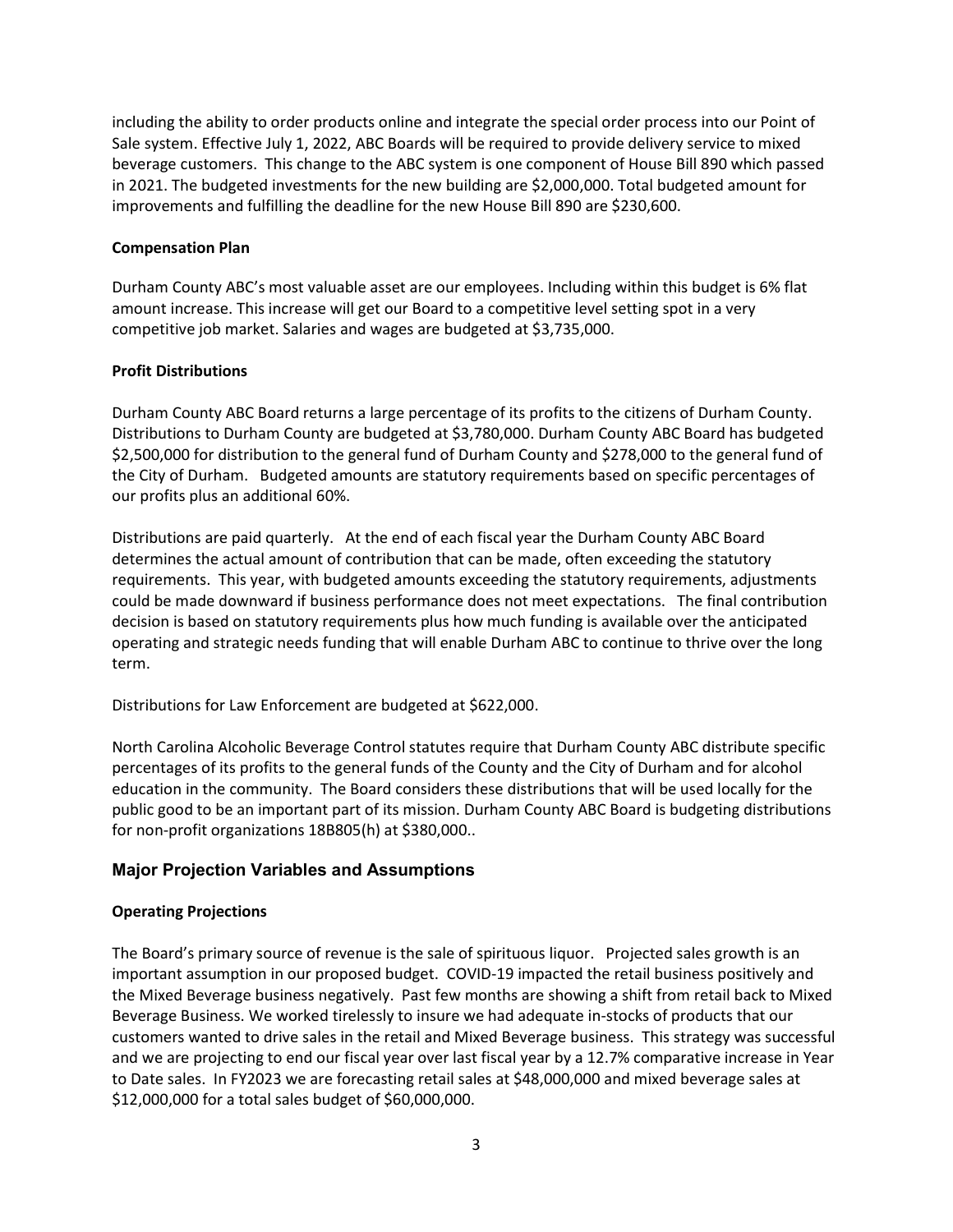Taxes related to the sale of spirituous liquor and fortified wine are planned at \$13,734,000 in the budget. The total Cost of Goods Sold totals \$31,200,000.

Personnel expenses and facility expenses comprise the vast majority of operating expenses. Personnel expenses are budgeted for \$5,108,000 and total operating expenses at \$4,060,000.

#### Profit Distributions

After the expenses required to meet the needs of the business are met, our estimated profit is \$5,898,000.

After all budgeted distributions, net income will be \$2,740,000. The Board determines how this net income can best be utilized to fulfill the strategic plans for Durham County ABC.

#### Staffing Levels

Durham County ABC anticipates utilizing 60 full time, active employees for FY2023. This includes 52 store and warehouse employees and 8 administrative employees. In addition, part-time employees are utilized in the stores and warehouse based on the needs of the business. Contracted employees are utilized to provide ABC Police Services throughout Durham County and security in the stores.

The board and staff of Durham County ABC appreciate the opportunity to serve the Durham community.

For more information on the Durham County ABC Board, please visit www.durhamabc.com or call 919-419-6217.

Sincerely,

Lou Sordel General Manager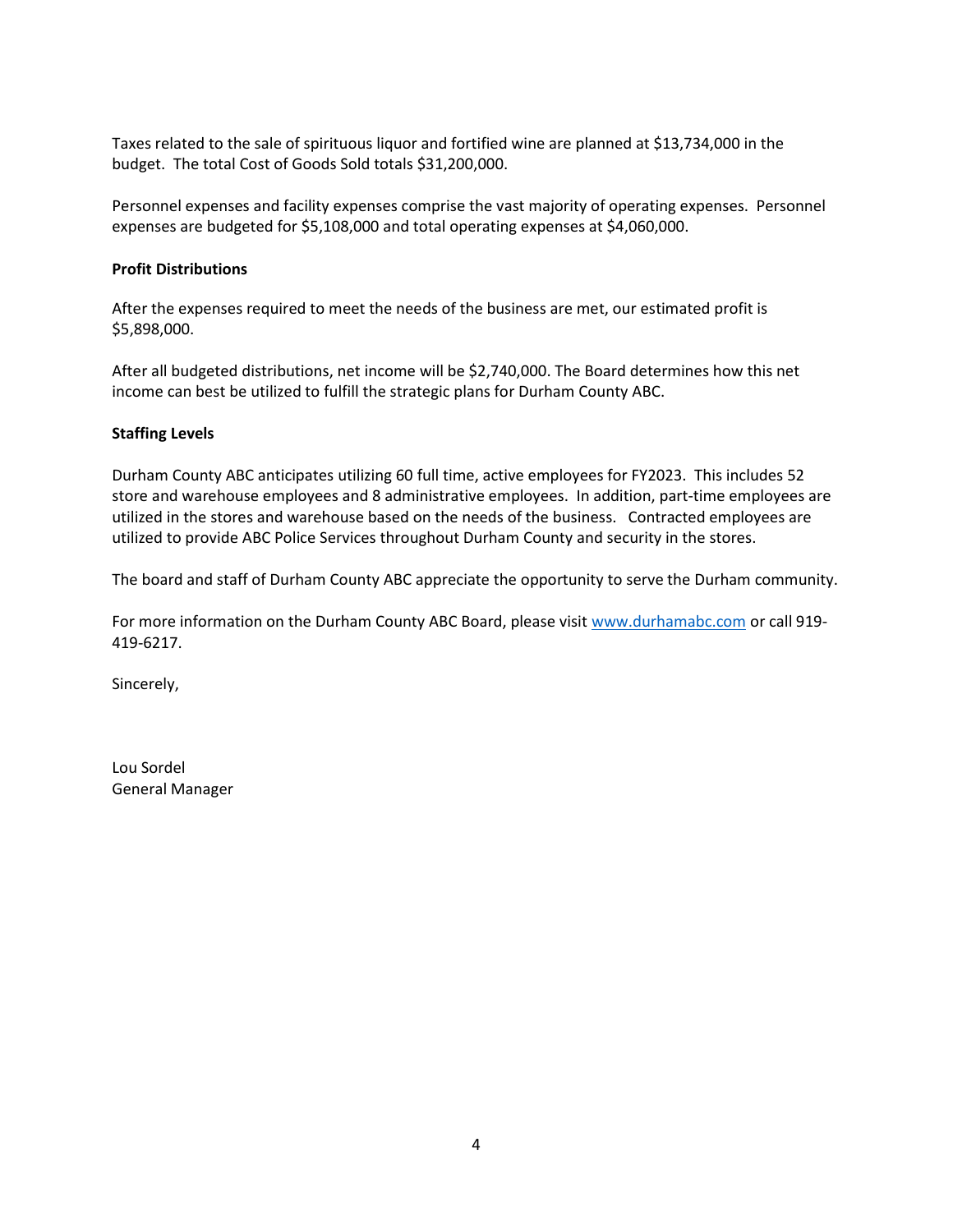#### ANNUAL BUDGET DURHAM COUNTY ABC BOARD Durham County North Carolina

FY 2022 - 2023

This proposed budget for FY 2022-2023 was submitted to the Durham County ABC Board on May 17, 2022 by the General Manager.

Section 1. Estimated Revenues. It is estimated that the revenues listed below will be available during the fiscal year beginning July 1, 2022 and ending June 30, 2023 to meet the operational and functional appropriations as set forth in Section 2.

| <b>Estimated Revenues:</b>                        |              |
|---------------------------------------------------|--------------|
| Sales                                             | \$60,000,000 |
| Proceeds from sale of Real Estate (Hwy. 55 Store) | 1,400,000    |
| Proceeds from sale of vehicles                    | 30,000       |
| Other Income - Interest                           | 500          |
| Total                                             | \$61,430,500 |

Section 2. Appropriations. The following expenses are hereby appropriated for fiscal year 2022-2023 and are funded by the revenues set forth in the foregoing Section 1.

| <b>Appropriations:</b>                | Totals       |
|---------------------------------------|--------------|
| <b>Taxes Based on Revenue</b>         | \$13,734,000 |
| <b>Cost of Sales</b>                  | \$31,200,000 |
| <b>Operating Expenses:</b>            | Totals       |
| Personnel Expenses                    | \$5,108,391  |
| <b>Other Operating Expenses</b>       | 2,909,587    |
| <b>Total Operating Expenses</b>       | \$8,017,978  |
| <b>Capital Outlay:</b>                |              |
| TW Alexander - New Store Construction | \$2,000,000  |
| Mixed Beverage Delivery Vehicles      | 120,000      |